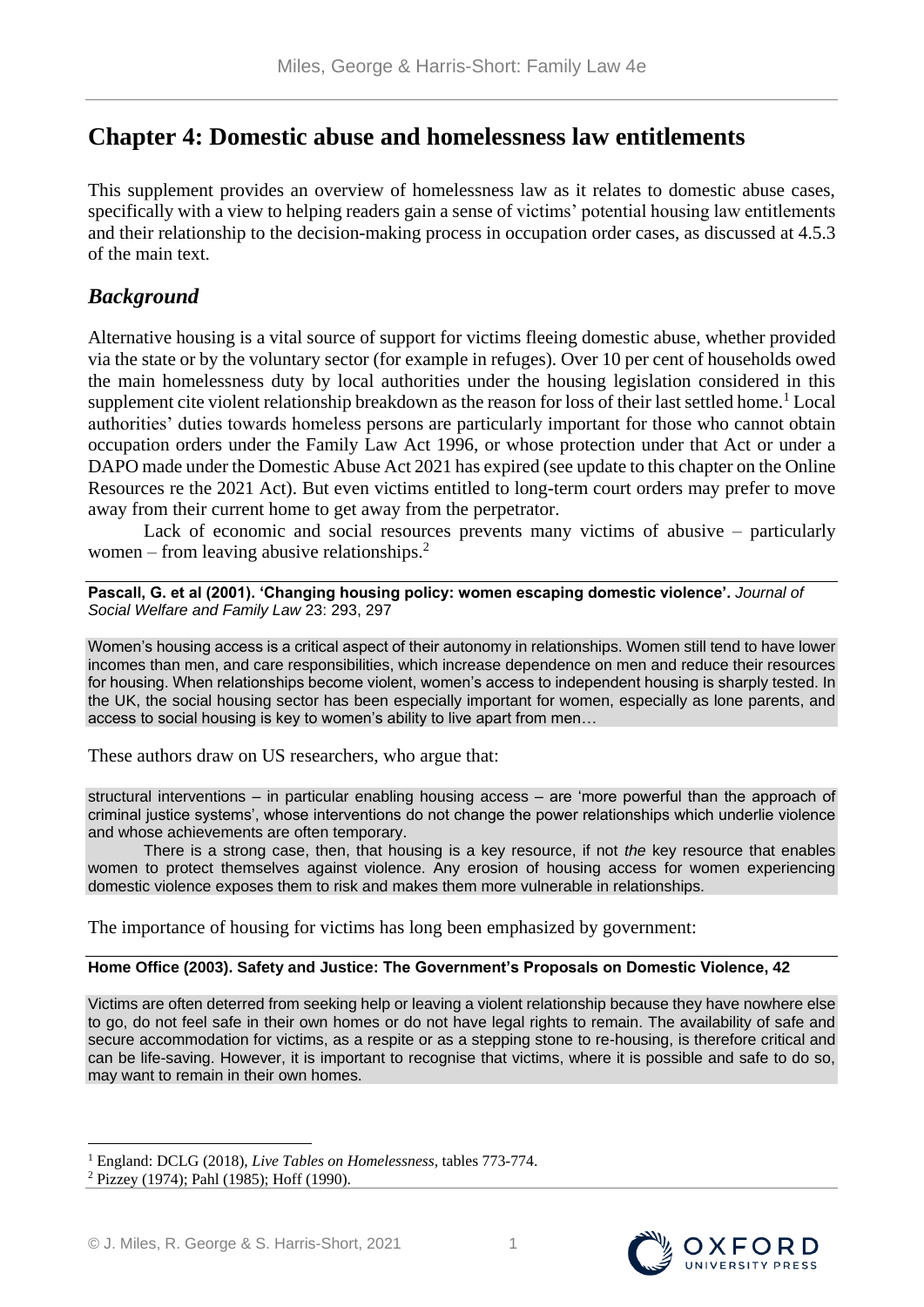In the course of discussing occupation orders under FLA 1996, we encountered aspects of housing law.<sup>3</sup> The court hearing applications for such orders has to consider the 'housing resources' of each party. That includes their potential entitlements from the local authority should either party find themselves homeless as a result of the court's decision regarding the occupation of the family home. In this section, we outline in more detail the nature and extent of different individuals' housing entitlements, focusing on the statutory duties of local authorities towards 'homeless' persons.

As a costly aspect of welfare provision, the housing duties of local authorities are a politically charged issue. Law and practice in this area are sensitive to changes in the political and economic climate, given the social policies and resources of central and local government.<sup>4</sup> Current homelessness law derives from legislation enacted in 1977, around the same time as the key statutes which introduced special civil remedies for domestic abuse. The 1977 Act improved victims' access to social housing, revising local authorities' duties towards homeless persons, defined to include those who had to leave accommodation because of domestic abuse.<sup>5</sup> Over time, after an erosion of rights by changes made in the 1990s, later amendments have sought further to improve the position of victims seeking social housing in their flight from domestic abuse, most recently by the Domestic Abuse Act 2021. But the limited availability of social housing means that, even once found to be legally entitled to housing, victims may not obtain permanent accommodation by this route for some time.

# *Duties owed by local authorities to the 'homeless'*

Local authorities' duties are set out in the Housing Act 1996, as amended most recently in 2021.<sup>6</sup> In order to trigger the local authority's maximum duty under the present legislation – which is owed only if the authority is unable to prevent or relieve the household's homeless by other means<sup>7</sup> – three main criteria<sup>8</sup> must be met. The applicant must be:

- 'homeless':
- in priority need; and
- not 'intentionally homeless'.

# *'Homelessness'*

#### **Housing Act 1996**

#### **175 Homelessness and threatened homelessness**

- (1) A person is homeless if he has no accommodation available for his occupation, …, which he–
	- (a) is entitled to occupy by virtue of an interest in it or by virtue of an order of a court,
	- (b) has an express or implied licence to occupy, or
	- (c) occupies as a residence by virtue of any enactment or rule of law giving him the right to remain in occupation or restricting the right of another person to recover possession.
	- (2) A person is also homeless if he has accommodation but
		- (a) he cannot secure entry to it …
		- (b) [relating to those who live in moveable structures, eg houseboats, caravans]

 $8$  We do not consider here the eligibility for assistance test (ss 185-7), which focuses on issues relating to immigration status and habitual residence in the UK: see ibid, ch 3.



<sup>3</sup> Notably in discussing *B v B (Occupation Order)* [1999] 1 FLR 715, at page 253.

<sup>4</sup> Pascall *et al* (2001).

 $<sup>5</sup>$  Arden and Bates (2021), ch 1.</sup>

<sup>6</sup> Please note that this supplement does not deal with changes made in response to the Covid-19 pandemic.

<sup>&</sup>lt;sup>7</sup> See amendments to the Housing Act 1996 by the Homelessness Reduction Act 2017, introducing new duties of prevention and relief.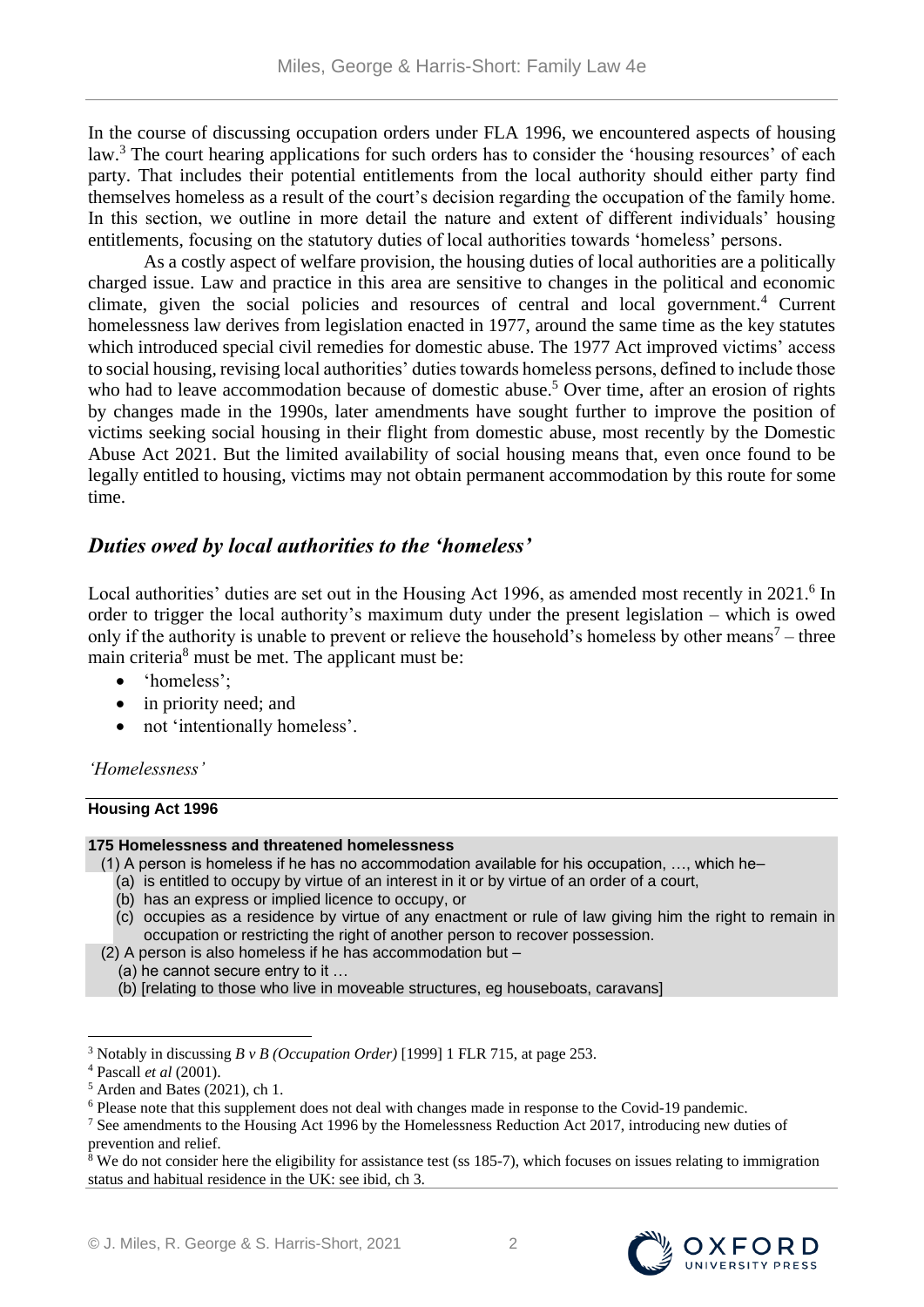(3) A person shall not be treated as having accommodation unless it is accommodation which it would be reasonable for him to continue to occupy.

(4) A person is threatened with homelessness if it is likely that he will become homeless within 56 days.

Key concepts in that definition are those of accommodation being 'available' and 'reasonable' for occupation.

#### **176 Meaning of accommodation available for occupation**

Accommodation shall be regarded as available for a person's occupation only if it is available for occupation by him together with–

(a) any other person who normally resides with him as a member of his family, or

(b) any other person who might reasonably be expected to reside with him.

References in this Part to securing that accommodation is available for a person's occupation shall be construed accordingly.

The entitlement of victims fleeing with children is assessed by reference to whether there is accommodation available that will house them all. The victim might be entitled as a matter of property law to occupy his or her home or have, or be able to obtain, an occupation order, and so not in that sense appear to be homeless. Nevertheless, he or she may be regarded as 'homeless' if it is not 'reasonable' for him or her to continue to occupy that property. Here, the Act has been amended by the Domestic Abuse Act 2021, s 78, to bring victims of all forms of domestic abuse squarely within the Act's protection:

#### **177 Whether it is reasonable to continue to occupy accommodation**

 (1) It is not reasonable for a person to continue to occupy accommodation if it is *probable* that this will lead to *violence or domestic abuse* against him, or against –

- (a) a person who normally resides with him as a member of his family, $9$  or
- (b) any other person who might reasonably be expected to reside with him.
- (1A) For this purpose–
- (a) "domestic abuse" has the meaning given by section 1 of the Domestic Abuse Act 2021;
- (b) "violence" means
	- (i) violence from another person; or
	- (ii) threats of violence from another person which are likely to be carried out.

It is worth observing there that in one respect the 2021 Act has narrowed the scope of protection here, as that Act's concept of domestic abuse covers a narrower range of relationships than the FLA 1996's 'associated person' concept, on which s 177 had previously relied. Individuals not covered by the new 'domestic abuse' concept as a result will instead have to rely on the concept of 'violence', which is not tied to any relationship but which appears to be narrower than both the 2021 Act's concept and the scope of the FLA 1996, where neither violence nor the threat of violence as such is a statutory prerequisite for obtaining non-molestation or occupation orders. Moreover, the reasonableness test in the HA 1996 requires that the danger be 'probable', not merely a real possibility (which is sufficient for the balance of harm test in the FLA 1996 occupation order scheme). That said, the concept of threats is defined by reference to a mere 'real possibility' that they will be carried out.<sup>10</sup>

Prior to the 2021 amendment, the Supreme Court had adopted a broad interpretation of the term 'domestic violence' in s 177, crucially extending the scope of the Act beyond *physical* violence to cover a wider range of domestic abuse.<sup>11</sup> It remains to be seen whether that broader approach will be applied to (implicitly 'non-domestic') violence under the housing legislation post-2021.

The Code of Guidance (published in 2018 but updated online in July 2021 after the enactment of the Domestic Abuse Act 2021) encourages authorities not to assess the likelihood of future threats



<sup>&</sup>lt;sup>9</sup> Not defined in the legislation.

<sup>&</sup>lt;sup>10</sup> Bond v Leicester City Council [2001] EWCA Civ 1544, [35].

<sup>11</sup> *Yemshaw v Hounslow LBC* [2011] UKSC 3.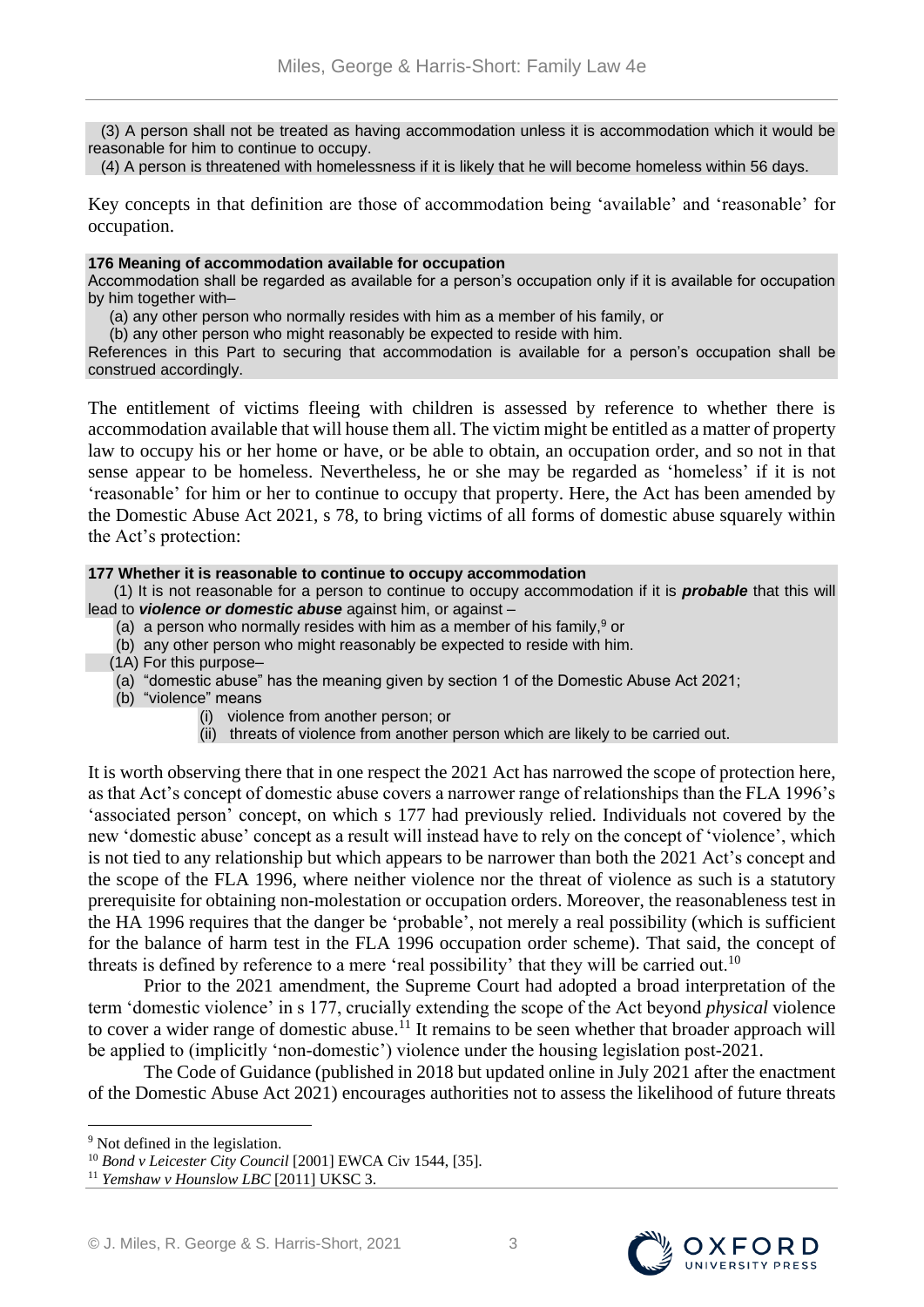of violence or abuse being carried out solely on the basis of whether there has been past violence/abuse, and not to require victims to produce corroborating or police evidence to support their claim.<sup>12</sup> The reasonableness test and the relevance of the availability of Family Law Act orders are examined further below. But note for now that the Code gives the following examples of actual and threatened homelessness in the domestic abuse context:

**DCLG (2018),** *Homelessness Code of Guidance for Local Authorities: England,* available at [www.gov.uk/guidance/homelessness-code-of-guidance-for-local-authorities](http://www.gov.uk/guidance/homelessness-code-of-guidance-for-local-authorities)

21.34 … For example, a person at risk of abuse may be threatened with homelessness because a perpetrator is soon to be released from custody (and so the person is likely to become homeless within 56 days); but would be actually homeless if the perpetrator was in the community and presented a risk to them at their home (and so it is not reasonable for the person to continue to occupy the accommodation).

# *'Priority need'*

Even if the applicant is found to be homeless, in order to enjoy the full statutory duty, the case must also fall within one of the categories of 'priority . But here again, amendments from the 2021 Act have boosted the position of survivors of domestic abuse by singling them out as a priority need category:

# **189 Priority need for accommodation**

- (1) The following have a priority need for accommodation–
- (a) a pregnant woman or a person with whom she resides or might reasonably be expected to reside;
- (b) a person with whom dependent children reside or might reasonably be expected to reside;
- (c) a person who is vulnerable as a result of old age, mental illness or handicap or physical disability or other special reason, or with whom such a person resides or might reasonably be expected to reside; (d) …
- (e) a person who is homeless as a result of that person being a victim of domestic abuse [as defined by the Domestic Abuse Act 2021, s 1].

This should ameliorate the position of survivors, who were previously left dependent on individual local authorities' treating them as 'vulnerable', albeit encouraged by an Order extending priority need to those 'vulnerable' as a result of leaving violence or threats of violence that are likely to be carried out,<sup>13</sup> and by the Code of Guidance.<sup>14</sup> The 2021 Act reform is a long-overdue response to evidence reported by an All-Party Parliamentary Group and Women's Aid in 2018 that just over half of women supported Women's Aid's 'No Woman Turned Away' project had not been adjudged 'vulnerable' by their local authority.<sup>15</sup>

*'Intentionally homeless'*

Victims found to have priority need will attract local authorities' highest duty unless found to be 'intentionally homeless'.

# **191 Becoming homeless intentionally**





 $\overline{a}$ <sup>12</sup> DCLG (2018), para 21.26 and 21.24.

<sup>&</sup>lt;sup>13</sup> Homelessness (Priority Need for Accommodation)(England) Order 2002 (SI 2002/2051). The equivalent Welsh provision is more generous, imposing no additional 'vulnerability' criterion: Housing (Wales) Act 2014, s 70. Rubens (2008) reported that most English local authorities require evidence of physical or mental illness before a finding of vulnerability will be made.

<sup>14</sup> Para 8.15, 21.34.

<sup>&</sup>lt;sup>15</sup> All-Party Parliamentary Group on Domestic Violence and Abuse, and Women's Aid (2018), Creating a Truly Transformative Domestic Abuse Bill, available at [www.womensaid.org.uk/appg-reports/](http://www.womensaid.org.uk/appg-reports/)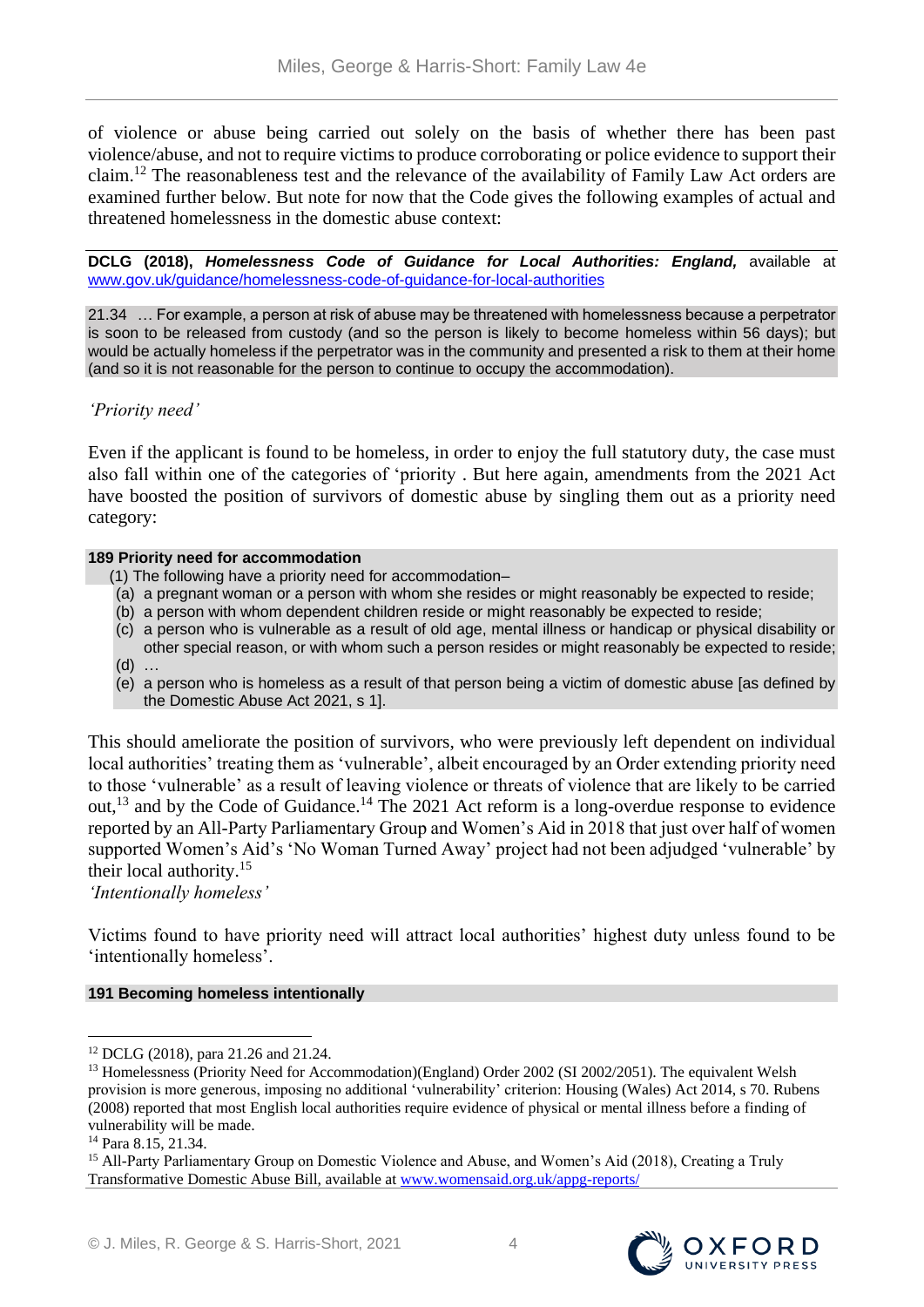(1) A person becomes homeless intentionally if he deliberately does or fails to do anything in consequence of which he ceases to occupy accommodation which is available for his occupation and which it would have been reasonable for him to continue to occupy. …

The concepts of 'available' accommodation that it is 'reasonable' for the victim to occupy are defined as above. It might be considered that applicants should be expected to take steps to secure safe occupation of their own homes before presenting themselves to the local authority as 'homeless'. Is it 'reasonable' for victims to continue to occupy property if they have remedies available to them, for example under the FLA 1996, that they have yet to seek? Does their 'deliberate failure' to pursue such remedies render them intentionally homeless?

The Code of Guidance comments specifically on these issues. In relation to the basic concept of homelessness, it states that:

# **DCLG (2018),** *Homelessness Code of Guidance for Local Authorities*

**21.38** Housing authorities may wish to inform applicants of the options of seeking an injunction against the perpetrator. Where applicants wish to pursue this option, authorities should inform them that they should seek legal advice and that they may be eligible for legal aid.

**21.39** Housing authorities should recognise that injunctions ordering a person not to molest (non-molestation orders), or not to live in the home or enter the surrounding area (occupation orders) … may not be effective in deterring some perpetrators from carrying out further violence, abuse or incursions, and applicants may not have confidence in their effectiveness. Consequently, applicants should not be expected to return home on the strength of an injunction. To ensure applicants who have experienced actual or threatened violence get the support they need, authorities should inform them of appropriate specialist organisations in the area as well as agencies offering counselling and support

**21.40** When dealing with domestic abuse and violence within the home, where the authority is the landlord, housing authorities should consider the scope for evicting the perpetrator and allowing the victim to remain in their home.<sup>16</sup> However, where there would be a probability of violence if the applicant continued to occupy their present accommodation, the housing authority must treat the applicant as homeless and should not expect them to remain in, or return to, the accommodation. **In all cases involving abuse the safety of the applicant and their household should be the primary consideration at all stages of decision making as to whether or not the applicant remains in their own home**. [bold in original]

Conversely, in relation to intentionality, the Code provides:

**9.20**. Examples of acts or omissions which may be regarded as deliberate … include the following, where someone: …

(f) is evicted because of violence or threats of violence by them towards an associated person; …

The current guidance was issued following a case in which the test of reasonableness was held to turn solely on the question of whether domestic violence (as it was then referred to) was 'probable':

# *Bond v Leicester City Council* [2001] EWCA Civ 1544

# **HALE LJ:**

 $\overline{a}$ 

25. This … is a pure question of fact, devoid of value judgments about what an applicant should or should not do. If there are measures which have been taken or probably will be taken which will probably prove effective in preventing actual or threatened violence, then that may reduce the level of risk below one of probability. But those are the questions which the authority must ask themselves, rather than assume that such measures will be taken or will be effective if taken.…





<sup>&</sup>lt;sup>16</sup> See also s 79 of the Domestic Abuse Act 2021 on grant of secure tenancies to abuse victims.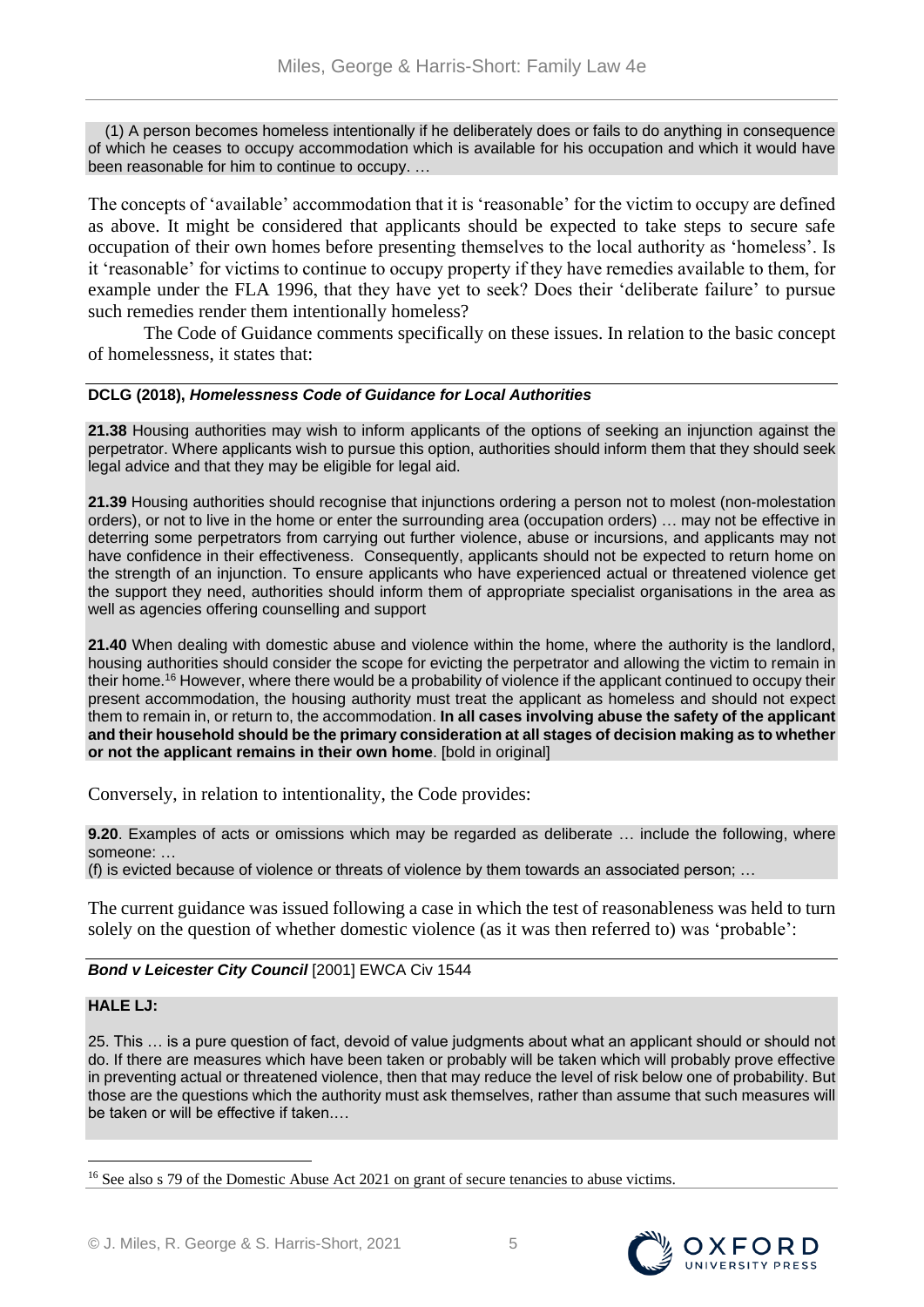29. To hold otherwise would leave it open to local authorities to put pressures upon the victims of domestic violence which fail to take account of some of its well known features. Once begun it is likely to be repeated, often with escalating severity. It induces a sense of shame and powerlessness in the victims, who often blame themselves and find it impossible to escape. There are various legal and practical remedies available, but it is by no means easy for many victims to invoke these. However hard the family courts try, they are often ineffective. Escape may well be the only practicable answer. The victim is the one who knows the perpetrator best and is likely to be best able to judge this. …

35. … [On the facts, there] was abundant material upon which [the authority] could have reached the conclusion that further domestic violence was probable if she stayed. There had been domestic violence in the past, such that she had twice before left her accommodation with two young children to escape it. There had been domestic violence in these very premises, it appears when he was reluctant to leave after visiting the family. Thereafter, although he had not forced his way into the premises, he had taken to sitting in the back garden, shouting and throwing stones at the windows. This pattern of behaviour is all too familiar to family judges. Many victims find it a great deal more frightening than the violence itself. … There was nothing to suggest that the applicant had a full understanding of what might have been done to help her or that she would feel that it would be so effective that she would probably have sought such hep if she had returned.

36. … I would therefore allow the appeal and vary the decision to one that the applicant had not become homeless intentionally.

Research predating the 2002 legislation and new Code suggests that most authorities adopted this line:

**Barron, J. (2002).** *Five Years On: A review of legal protection from domestic violence* (Bristol: Women's Aid), 12.

[T]he majority of housing authorities seemed to recognise that, for example, if a woman had a non-molestation injunction or even an occupation order, but she still felt in danger, then that was not an adequate reason for refusing help; nor did they necessarily expect women to apply for occupation orders so that they could return home, if the woman herself believed that to be inappropriate.

Overall, Barron reported a generally encouraging impression of local authorities' implementation of the Act at that stage. However, as with other public agencies involved in domestic abuse, housing authorities' responses remained variable, depending in part on which officer handled the case, and on whether the victims themselves were supported (in this survey, by a refuge) and aware of their rights. Recent research by Women's Aid paints a gloomy picture of repeated failings by statutory services.<sup>17</sup> Significant budget cuts since 2008 have, naturally, not made matters easier.

# *The duties owed to each category of person*

On receipt of an application, if the authority has reason to believe that the applicant *may* be homeless and in priority need, it must provide accommodation pending its investigation and decision.<sup>18</sup> If, having assessed the applicant's case, the authority has been unable to prevent the homelessness or otherwise relieve the applicant's situation:<sup>19</sup>

• If all three criteria are judged to be met – homeless, in priority need, not intentionally homeless – and the authority must secure that accommodation is available for the applicant's occupation.<sup>20</sup>



<sup>17</sup> Women's Aid (2018)

<sup>18</sup> Housing Act 1996, s 188.

<sup>19</sup> See ss 189A-B

<sup>&</sup>lt;sup>20</sup> Ibid, s 193; the duty is not time-limited, but terminates only in the circumstances defined in that section.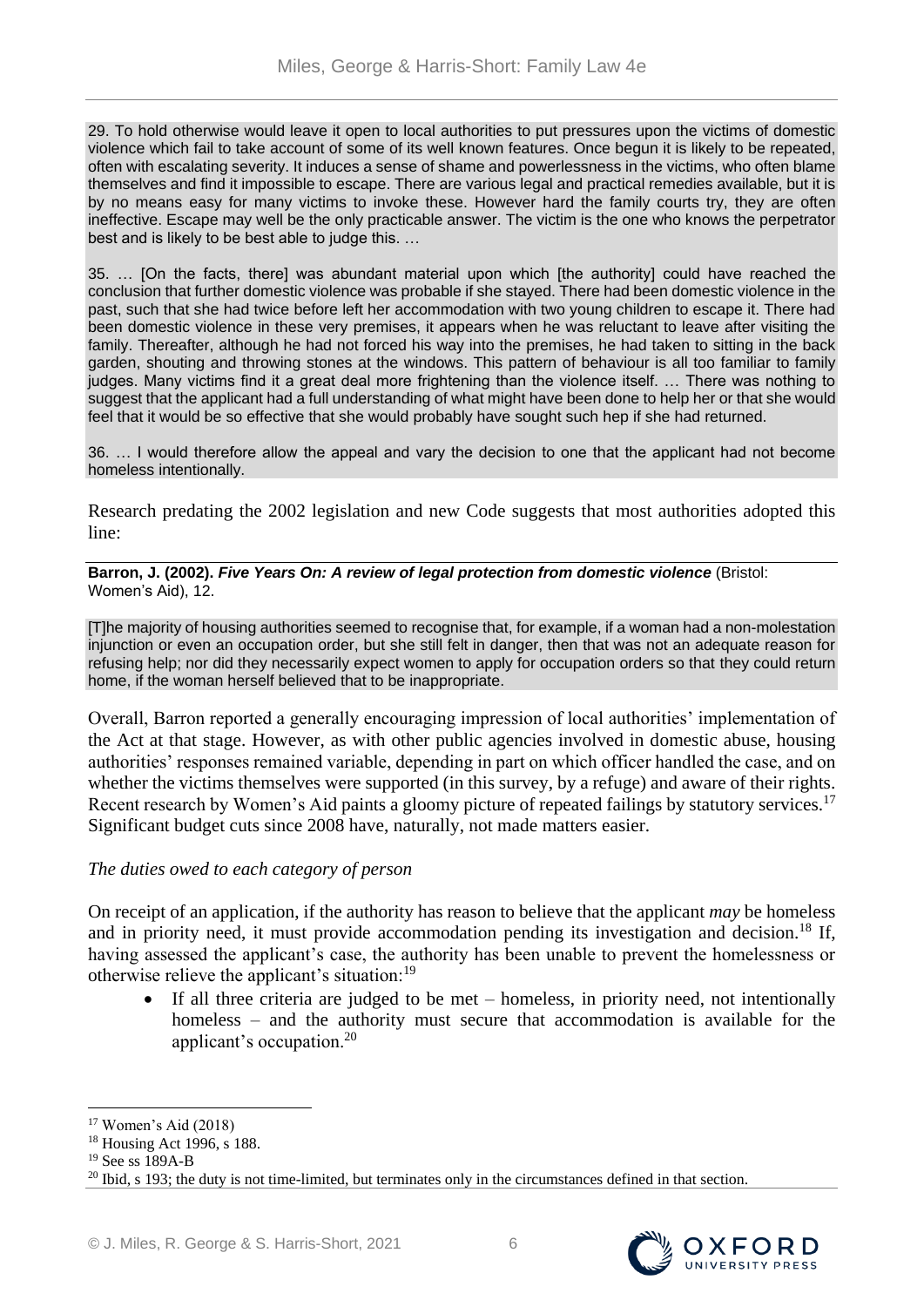If the applicant is found to be homeless and in priority need but intentionally homeless, the authority is only required to secure accommodation for the applicant's occupation 'for such period as they consider will give him a reasonable opportunity of securing accommodation for his occupation', providing him with advice and assistance to that  $end$ <sup>21</sup>

Applicants to whom duties to accommodate are owed and the 'homeless' generally are also regarded as priority candidates to whom 'reasonable preference' must be given in the allocation of property from the authority's normal waiting list.<sup>22</sup>

# *Summary*

The combined effect of the definition of homelessness in cases of domestic abuse, the priority need of such applicants, and the approach to applicants who have not pursued private law remedies – for example under the FLA 1996 – *ought* to mean that the Housing Act 1996 provides victims fleeing the home with a reliable source of support. Conversely, should victims pursue those other remedies and secure the eviction of their abusers, the latter will then be found to be intentionally homeless: their deliberate acts of abuse have caused their homelessness.

# **Additional bibliography for the housing law supplement:**

All-Party Parliamentary Group on Domestic Violence and Abuse, and Women's Aid (2018), *Creating a Truly Transformative Domestic Abuse Bill*, available at [www.womensaid.org.uk/appg-reports/](http://www.womensaid.org.uk/appg-reports/)

Arden, A. and Bates, J. (2021). *Homelessness and Allocations* (12<sup>th</sup> edn). London: Legal Action Group.

Barron, J. (2002). *Five Years On: A review of legal protection from domestic violence*. Bristol: Women's Aid.

DCLG (2018), *Homelessness Code of Guidance for Local Authorities: England*, available and updated at [www.gov.uk/guidance/homelessness-code-of-guidance-for-local-authorities,](http://www.gov.uk/guidance/homelessness-code-of-guidance-for-local-authorities) updated July 2021.

Home Office (2003). *Safety and Justice: The Government's Proposals on Domestic Violence*.

Home Office (2008). *Government Response to the Sixth Report from the Home Affairs Committee 2007-8 HC263: Domestic violence, forced marriage and "honour"-based violence*. Cm 7450. (London: TSO).

[www.official-documents.gov.uk/document/cm74/7450/7450.pdf](http://www.official-documents.gov.uk/document/cm74/7450/7450.pdf)

Pascall, G., Lee, S., Morley, R., and Parker, S. (2001). 'Changing housing policy: women escaping domestic violence'. *Journal of Social Welfare and Family Law* 23: 293.

Rubens, T. (2008). *Domestic violence and priority need*. (2008) *Journal of Housing Law* 11: 28.



 $\overline{a}$ <sup>21</sup> Ibid, s 190.

<sup>22</sup> Ibid, s 167.